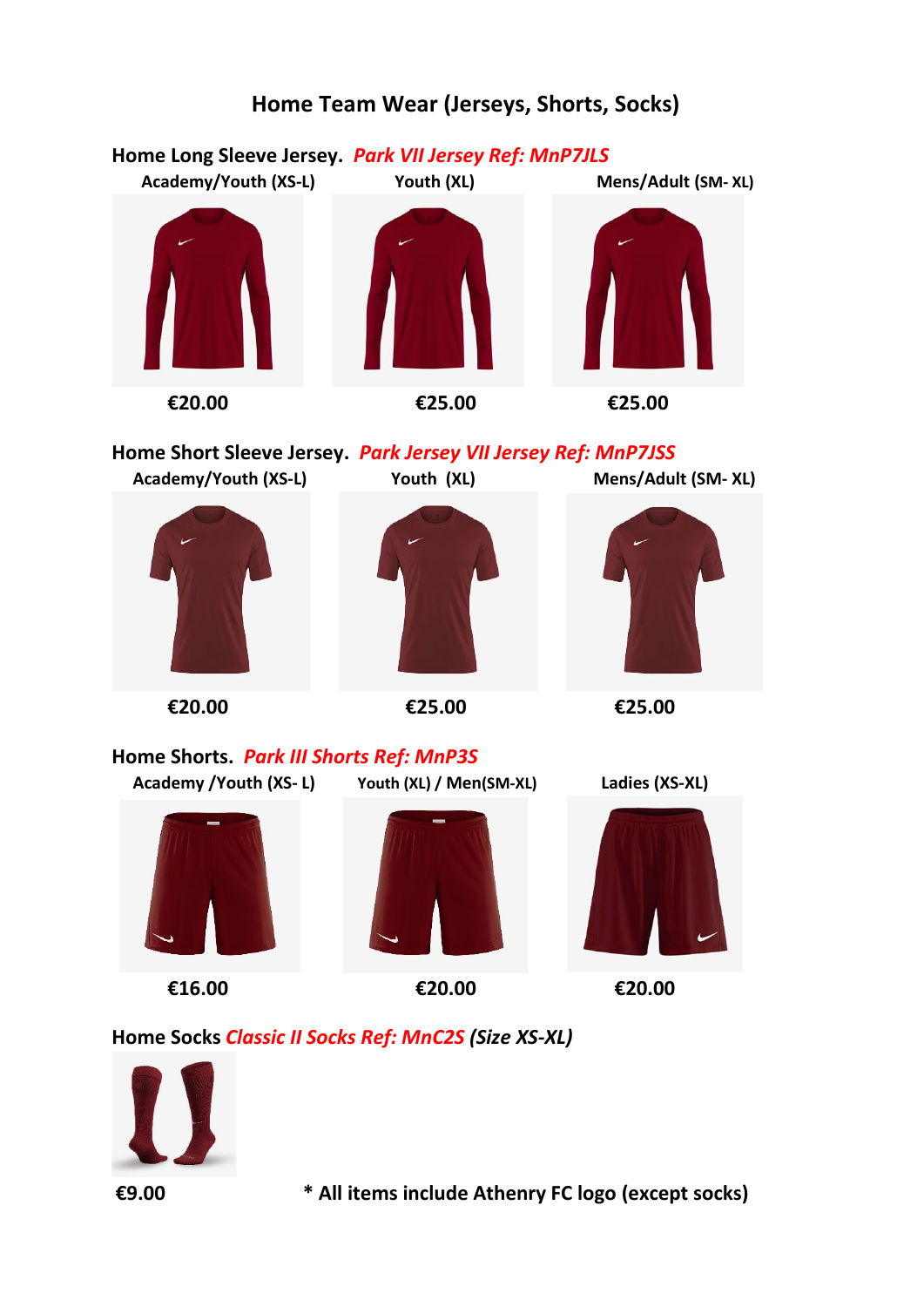# **Away Long Sleeve Jersey** *AwNike Tiempo Premier Jersey Ref: BeTPJLS* **Academy/Youth (XS-L) Youth (XL) Men (SM-XL) Ladies(XS-XL) €20.00 €25.00 €25.00 €25.00 Away Short Sleeve Jersey** *Nike Tiempo Premier Jersey Ref: BeTPJSS* **Academy/Youth (XS-L) Youth (XL) Men (SM-XL) Ladies (XS-XL) €20.00 €25.00 €25.00 €25.00 Away Shorts** *Nike Park III Shorts Ref: BeP3S* **Academy/Youth (XS-L) Youth (XL) Men (SM-XL) Ladies (XS-XL) €16.00 €20.00 €20.00 €20.00**

**Away Socks** *Nike Classic II Socks Ref: WBeC2S (Size XS-XL)*



**€9.00 \* All items include Athenry FC logo except socks**

## **Away Team Wear (Jersey, Shorts, Socks)**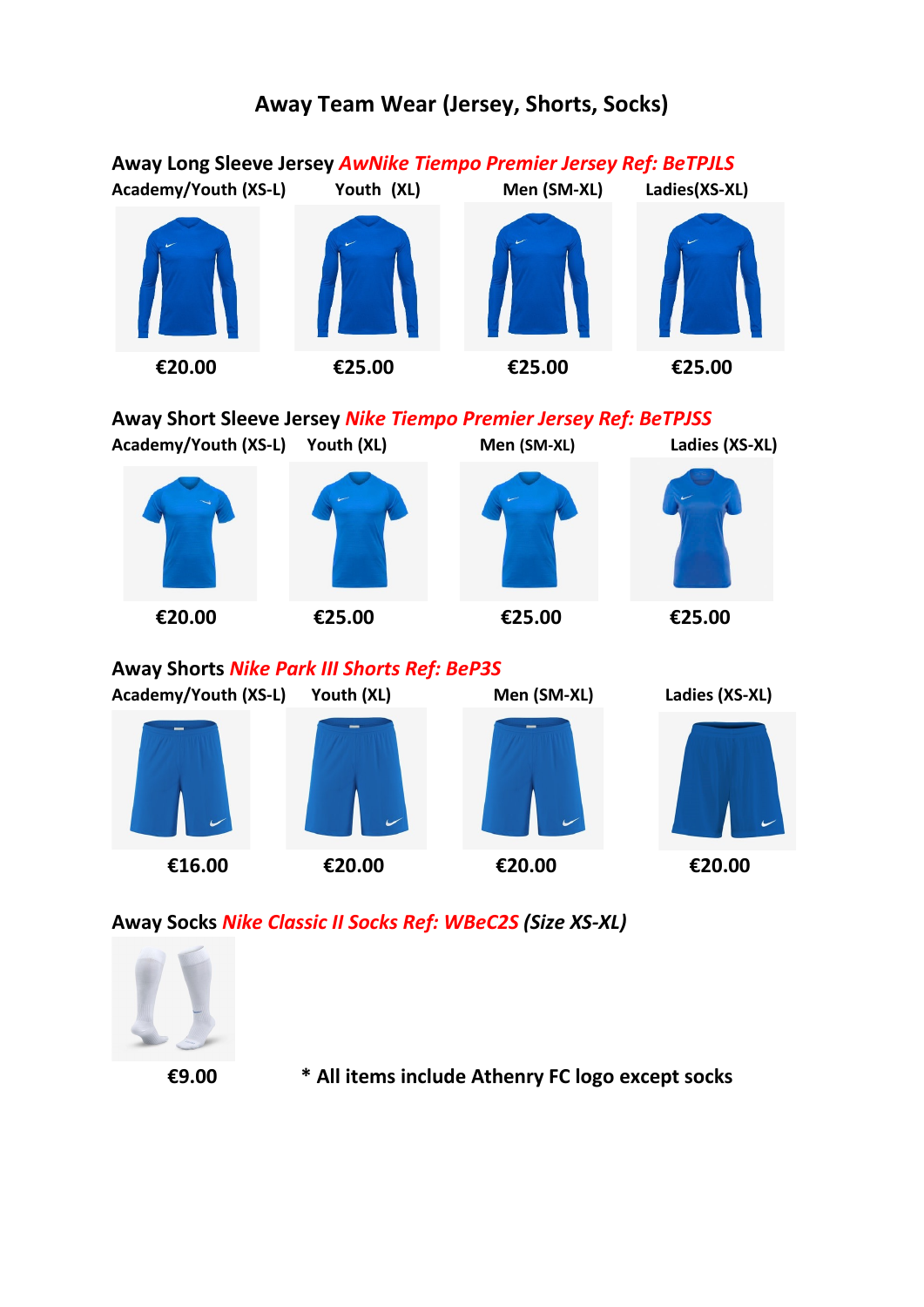### **Home Goalkeeping Wear (Jersey, Shorts, Socks)**



**Home Goalkeeping Shorts** *Nike Park III Shorts Ref: VsP3S*



**Home Goalkeeping Socks** *Nike Classic II Socks Ref: VsC2S (Size XS-XL)*



 **€9.00**

**\* All items include Athenry FC logo except socks**